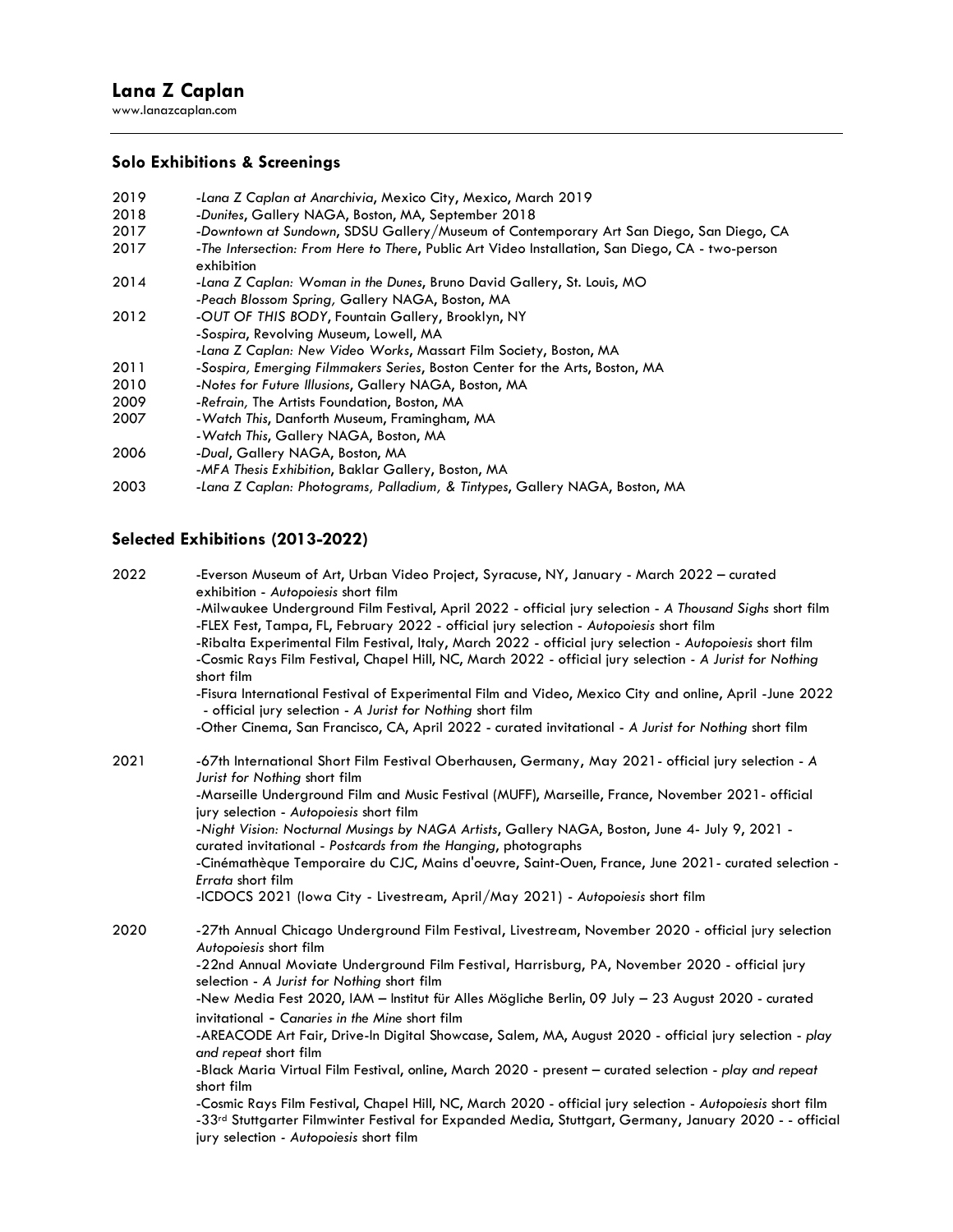-Portland Underground Film Festival, Portland, OR, January 2020 - official jury selection *- Autopoiesis*, *Patches of Snow in July* short films

-*SSA/VSA Open*, Royal Scottish Academy, Edinburgh, December 2019 – January 2020 - curated program *- Patches of Snow in July, Maelstroms* short films

-Space Time Event Series, San Diego CA, January 2020 – curated program - *Autopoiesis* short film

2019 -*Lost and Found in Late Capitalism*, Pleasure Dome, Toronto, CA, December 2019 - curated program - *Maelstroms* short film

-*Media Archeology*, Other Cinema, San Francisco, CA, November 2019 – curated program *- Autopoiesis* short film, *Apollonian Light* live cinema performance

-Canon Cinema Salon, San Francisco, CA, November 2019 – invitational - *Patches of Snow in July, HedonHeathen 1* short films

-*Manifest Dismantling*, Mobius @ Boston Cyberarts Gallery, Boston, MA, November 2019 - official jury selection - *Patches of Snow in July, Maelstroms* short films

-The Wrong / New Digital Art Biennale, In Absentia Pavilion, Foggia, Italy, November 2019 - curated program - *play and repeat* short film

-Connect: International Experimental Video Art Festival, Tampa, FL, October 2019 - curated program *play and repeat* short film

-Antimatter [media art], Victoria, BC, Canada, October 2019 - official jury selection *- Autopoiesis* short film

-Transient Visions Festival of the Moving Image, Johnson City, NY, October 2019 - official jury selection *- Autopoiesis* short film

-CineAutopsia, Festival de Cine Experimental de Bogotá, Columbia, August 2019 - official jury selection - *Patches of Snow in July* short film

-AXW Film Festival, Anthology Film Archives, New York, NY, July 2019 - curated program *- Autopoiesis* short film

-AWAC Consciousness of Changing Climate, Berlin, Germany, July 2019 - *Patches of Snow in July* short film

-ECHOFLUXX 19, Prague, May 2019 - official jury selection *- Autopoiesis* short film

-Recuerda de Recorder, Mexico City, March 2019 - curated invitational - *HedonHeathen 2, Roar* short films

-Revolutions per Minute Festival, Boston, MA, February 2019 - official jury selection - *Maelstroms* short film

-*Optronica,* Other Cinema, San Francisco, CA, February 2019 - curated invitational - *Mating Call* short film

-*Deviate/Landscape*, San Diego Art Institute, San Diego, CA, February 16 - May 12, 2019 - curated invitational - "*Naked to the Sun"* video installation, "*Shed on the passive sands"* short film, *"On the sands become these lilies"* 35mm slide installation, *Dunites* photographs

2018 -Kassel Documentary Film and Video Festival, Kassel, Germany, November 2018 – curated program - *Patches of Snow in July* short film

> -*I Love to Ride My Bicycle*, SDSU Downtown Gallery, San Diego, CA, November 15, 2018 - January 27, 2019 - curated invitational - *Welcome to Suzhou*, Interactive Video Installation

> -*New Experimental Works*, Other Cinema, San Francisco, December 2018 - curated invitational - *play and repeat* short film

-*Future of History*, Boston Cyberarts Gallery, Boston, MA, November - December 2018 - official jury selection - *Canaries in the Mine* short film

-Griffin Museum of Photography, Lafayette Center, Boston, MA, June - November 2018 - curated invitational - *Dunites* photographs

-Festival des Cinémas Différents et [Expérimentaux](http://lanazcaplan.com/festival-des-cinemas-differents-et-experimentaux-de-paris/) de Paris, October 2018 - official jury selection - *Patches of Snow in July* short film

-Antimatter [media art] Festival, British Colombia, Canada, October 2018 - official jury selection - *Patches of Snow in July* short film

-*Psycho Geo II*, Other Cinema, San Francisco, CA, October 2018 - curated invitational *- Patches of Snow in July, Maelstroms* short film

-San Diego Underground Film Festival, San Diego, CA, August 2018 - official jury selection *- Patches of Snow in July* short film

-*Declaration*, The Vast Lab, Lost Angeles, CA, July 2018 - curated program - *Maelstroms* short film -Chicago Underground Film Festival, Chicago, Chicago, IL, June 2018 - official jury selection *- Patches of Snow in July* short film

-Visions, Cinematheque Québécois, Montreal, Canada, May 2018 - curated program - *Errata* short film -Alchemy Film and Moving Image Festival, Hawick, Scotland, May 2018 - official jury selection *- Errata* short film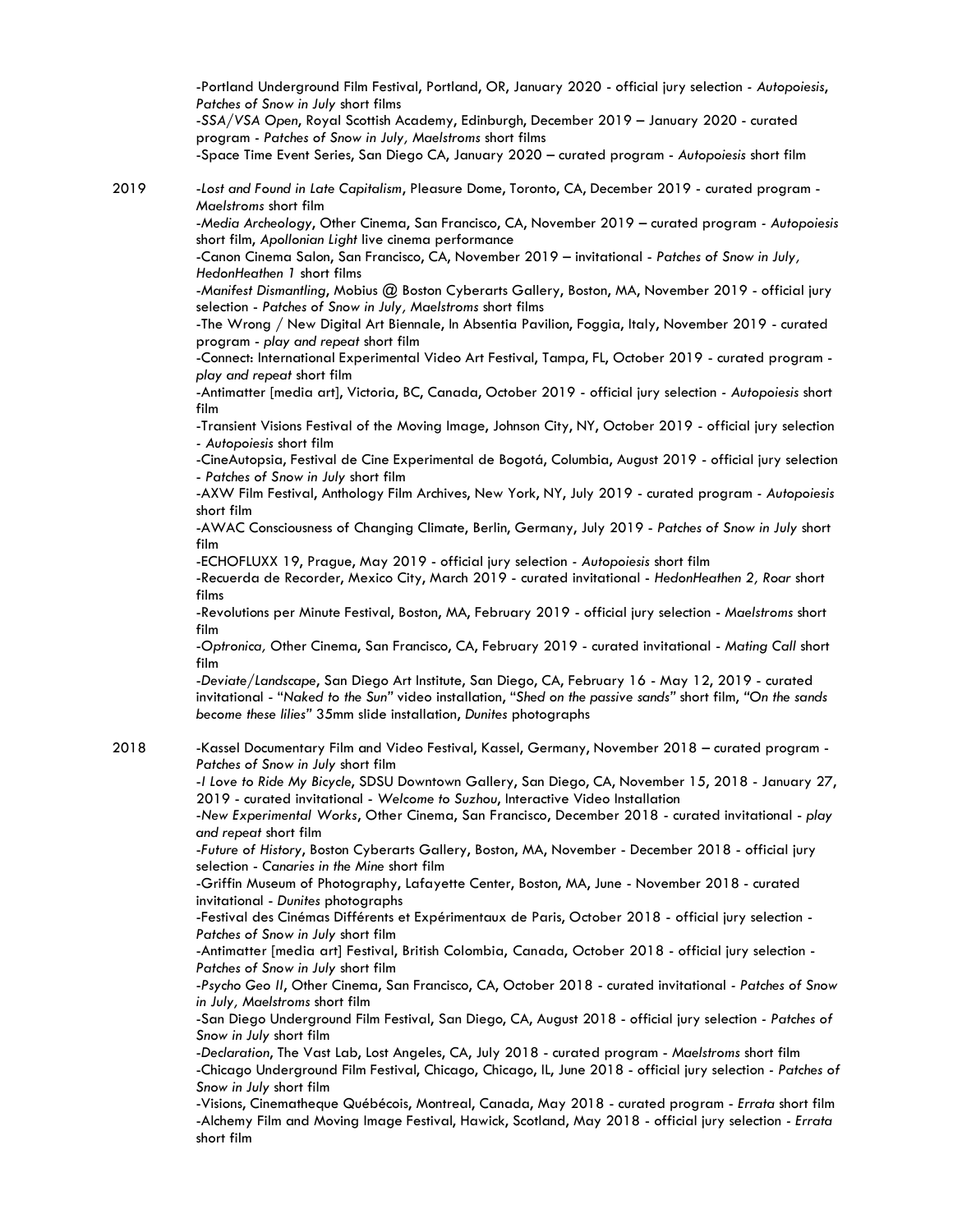-*Pool Party II*, Microscope Gallery, Brooklyn, NY, May 2018 - curated program *- Patches of Snow in July* short film

-Alchemy Film and Moving Image Festival, Hawick, Scotland, May 2018 - official jury selection *- Patches of Snow in July* short film

-The Vast Lab, Lost Angeles, May 2018 - curated invitational - *play and repeat* short film -Far Our Film Fest, Nashville, TN, May 2018 - official jury selection - *HedonHeathen 2* short film -AXW, Anthology Film Archives, New York, NY, February 2018 - curated invitational - *HedonHeathen 1* short film

-*TR\*MP TH\*S*, Museum of Human Achievement, Austin, TX, January 2018- official jury selection - *Maelstroms* short film

2017 -*Nothing to Declare: Transnational Narratives*, Museum of Contemporary Art Tucson, Tucson, AZ, October - December 2017- curated program - *Maelstroms* short film

-Festival des Cinémas Différents et [Expérimentaux](http://lanazcaplan.com/festival-des-cinemas-differents-et-experimentaux-de-paris/) de Paris, Paris, France, October 2017 - official jury selection - *Errata* short film

- WDNX Festival of Moving Image, Winnipeg, Canada, October 2017 - official jury selection - *Maelstroms* short film

-San Diego Underground Film Festival, August 2017 - official jury selection - *Errata* short film -Currents New Media Festival, Santa Fe, NM, June 2017 - official jury selection - *Maelstroms* short film -Chicago Underground Film Festival, Chicago, IL, June 2017 - official jury selection - *Maelstroms* short film

-Montreal Underground Film Festival, May 2017 - official jury selection - *Maelstroms* short film -Alchemy Film and Moving Image Festival, Hawick, Scotland, March 2017 - official jury selection - *Maelstroms* short film

2016 -Havana Film Festival, Havana, Cuba, December 2016 - curated program - *Maelstroms* short film -San Diego Underground Film Festival, San Diego, CA, November 2016 - official jury selection - *Maelstroms* short film

> -*Maps, Monuments and Meditations*, Microscope Gallery, Brooklyn NY, October 2016 - curated program - *Maelstroms* short film

-Another Experiment by Women Film Festival, Anthology Film Archives, New York, NY, October 2016 curated invitational - *play and repeat* short film

-*CROSSROADS Film Festival*, Victoria Theater, San Francisco, CA – official jury selection - *Maelstroms* short film

-*ONWARD Compe 2016*, Project Basho, Philadelphia, PA - *Postcards from the Hanging*, photographs

2015 -*Strange Beauty Film Festival*, Durham, NC - official jury selection *- Canaries in the Mine* short film -*Blind:Deaf III*, Moxie Theatre, San Diego, CA - curated invitational *- Canaries in the Mine* short film -Art San Diego Art Fair, site specific commissioned 6-channel installation, 2015 - *Home*, 6-channel video installation

> -*L'Alternativa Independent Film Festival*, Barcelona, Spain - *play and repeat* short film -*Ephemeral Objects*, San Diego Art Institute Gallery, San Diego, CA *- play and repeat* short film -*Shorts & Briefs*, Athenaeum Arts & Music Library, La Jolla, CA - *play and repeat* short film -*Experiments in Cinema v.10*, Albuquerque, NM - *play and repeat* short film -*Black Maria Film Festival*, Traveling Program, over 40 venues - *play and repeat* short film -*Moving Image Fair*, Invitational, Waterfront NY Tunnel, New York, NY - *play and repeat* short film -*Show#15*, The Parlour Bushwick, Brooklyn, NY - *play and repeat* short film

2014 -*CROSSROADS Film Festival*, Victoria Theater, San Francisco, CA - *play and repeat* short film -*Antimatter [Media Art],* Victoria, BC, Canada - *play and repeat* short film -Clark Gallery, Lincoln, MA, February 2014 - *The Loveliest Mountain of China*, 3-channel video installation

2013 -*Antimatter [Media Art],* Victoria, BC, Canada - official jury selection - *HedonHeathen 2* short film *-Magmart: Video Under Volcano, International Film Festival*, Naples, Italy - official jury selection - *HedonHeathen 2* short film -*Edinburgh International Film Festiva*l, Edinburgh, Scotland - official jury selection - *HedonHeathen 2* short film -Inside Out Art Museum, Beijing, September 2012- March 2013 - *The Loveliest Mountain of China*, 3 channel video installation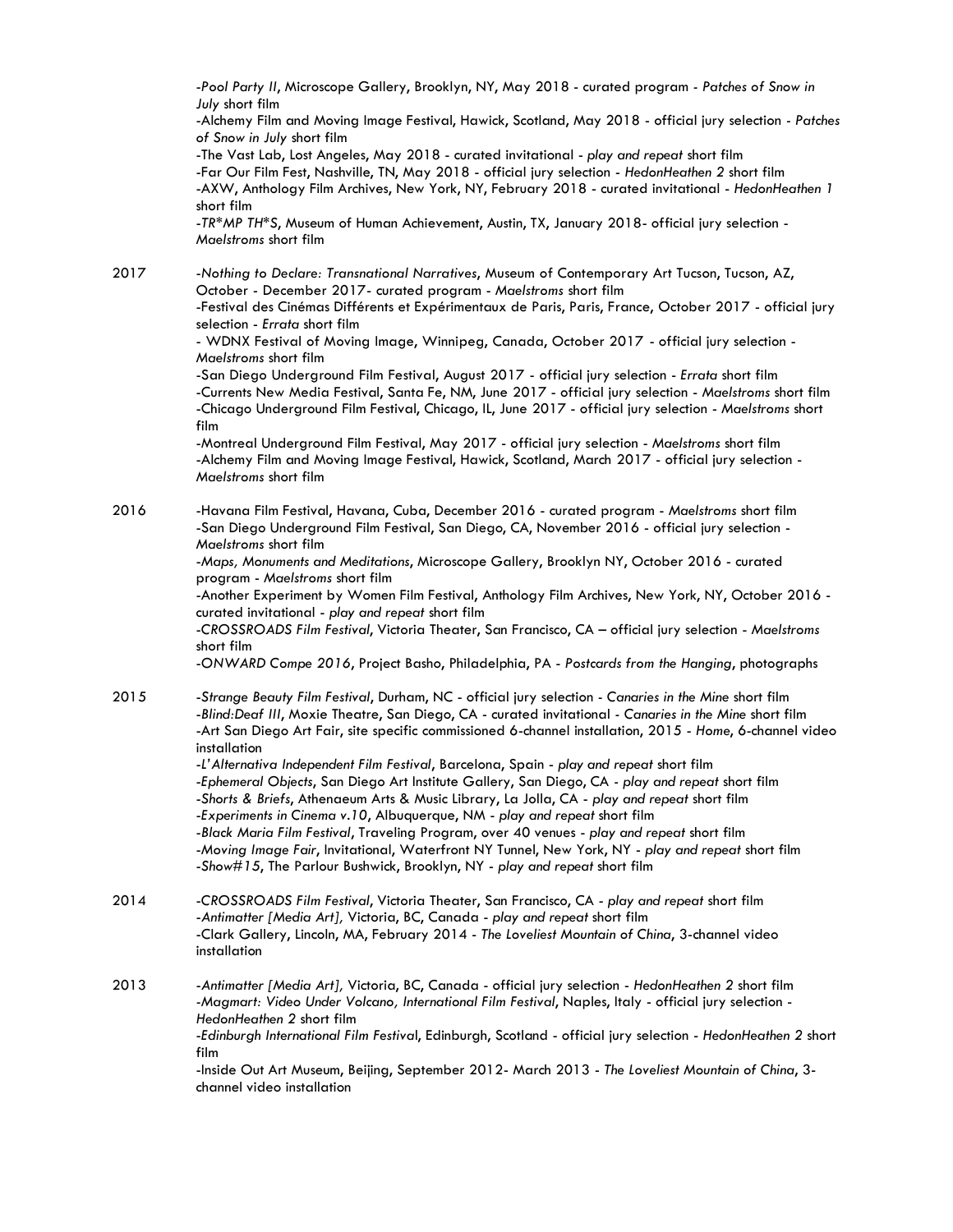## **Residencies, Grants & Awards**

- 2019 -Artist-in-Residence, SOMA, Mexico City, Mexico 2019 -Summer Research Stipend, California Polytechnic State University, San Luis Obispo, CA 2017 -Summer Research Stipend, California Polytechnic State University, San Luis Obispo, CA 2017 -Artist-in-Residence, MCLA Design Lab, North Adams, MA 2016 -Audience Award for video *Maelstroms*, CROSSROADS Film Festival, San Francisco, CA 2015 -Director's Prize for video *play and repeat*, Black Maria Film Festival, traveling festival -Artist-in-Residence, Inside Out Art Museum, Beijing, China 2009-10 -Film/Video Media Program Fellowship, Wexner Center for the Arts, Columbus, OH<br>2009 - Artist-in-Residence, Experimental Television Center, Oswego, NY -Artist-in-Residence, Experimental Television Center, Oswego, NY 2008 -Individual Artist Grant, Puffin Foundation, Teaneck, NJ
- 2007 -Exhibition Support Grant, Berkshire Taconic Community Foundation, Sheffield, MA
- 2005 -International Travel Grant, Massachusetts College of Art, Boston, MA
- 2005 -Individual Artist Grant, Artist-in-Residence, Vermont Studio Center, Johnson, VT

#### **Selected Bibliography**

| 2022 | -Bailey, Anthony. "'No Emoji for Ennui' questions the cost of utopia in new Light Work exhibit", The Daily                                                                   |
|------|------------------------------------------------------------------------------------------------------------------------------------------------------------------------------|
|      | Orange (in print and dailyorange.com), January 31, 2022 (Autopoiesis (2019) - Review/Interview)                                                                              |
| 2021 | -"Lana Z Caplan: Subway Sleepers", PhotographyofChina.com, September 27, 2021 (Feature)                                                                                      |
| 2020 | -Smithson, Aline. "Lana Z Caplan: History Based Landscapes", Lenscratch.com, June 11, 2020 (Feature)                                                                         |
| 2019 | -Bonniol, Marie-Pierre. "Tippex Tops/Playlists 2019", JulieTippex.com, December 2019                                                                                         |
| 2018 | -Rusalen, Francesca. "Patches of Snow in July", L'emergere del possibile, December 12, 2018. (Patches of                                                                     |
|      | Snow in July (2017) - Review)                                                                                                                                                |
|      | -Combs, Seth. "Artists love to ride their bicycles", San Diego City Beat, November 7, 2018, p.16.<br>(Welcome to Suzhou (2005/2018) - Review)                                |
|      | -Spring, Elin and Révy, Suzanne. "Elevating Newbury Street", What Will You Remember, Elin Spring<br>Photography Blog, September 20, 2018 (Dunites (Solo Show 2018) - Review) |
|      | -McDonald, Patrick. "Podtalk: Media Artist Lana Z. Caplan on Her New Exhibit, 'Dunites'" Hollywood                                                                           |
|      | Chicago.com, September 7, 2018. (Dunites (Solo Show 2018) - Interview)                                                                                                       |
|      | -Jones, Jay. "Unearthing the mysteries of 'Egypt' in the dunes of the California Coast" Los Angeles Times,<br>July 26, 2018. (Dunites (2018) - Image)                        |
|      | -Eler, Alicia. "In eclectic Tucson, art scene keeps things cool despite the heat" Star Tribune, January 19,                                                                  |
|      | 2018. (Maelstroms (2015) - Image)                                                                                                                                            |
| 2017 | -Morlan, Kinsee. "Culture Report: Random Public Spaces Are San Diego's Hottest New Gallery" Voice of                                                                         |
|      | San Diego, February 28, 2017. (Home (2015))                                                                                                                                  |
|      | -Crickmar, Rohan Berry. "Dissolution, transformation, coagulation" Festivalists.com, March 2017.                                                                             |
|      | (Maelstroms (2015) - Review)                                                                                                                                                 |
|      | -Trimble, Lynn. "5 Must-See Art Shows in Tucson This Winter", Phoenix New Times, November 24, 2017.                                                                          |
|      | (Maelstroms (2015) - Image)                                                                                                                                                  |
| 2016 | -Fifield, George. "The New Wave of Public Art: Art on the Marquee" Art New England 37:2 (2016),                                                                              |
|      | p.18-19.                                                                                                                                                                     |
| 2015 | -Larkin, Daniel. "The Bewitching Geometry of the Moving Image Art Fair", Hyperallergic.com, March 6,                                                                         |
|      | 2015.                                                                                                                                                                        |
|      | -Killary, Katie. "Seven Weekend Art Shows to See Across Bushwick, Ridgewood, Masspeth and East                                                                               |
|      | Williamsburg", Bushwick Daily, February 26, 2015.                                                                                                                            |
| 2014 | -Silver, Joanne. "Lana Z Caplan: Gallery NAGA, Boston." ARTnews 113.4 (2014), p. 108. (Review)                                                                               |
|      | -McQuaid, Cate. "Glimpses of Spring: Lana Z Caplan: Peach Blossom Spring" The Boston Globe,                                                                                  |
|      | January 2, 2014, G, p.6.                                                                                                                                                     |
|      | -McQuaid, Cate. "Caplan and Evans at NAGA", The Boston Globe, January 8, 2014, G, p.3. (Review)                                                                              |
| 2012 | -Holland, Christian. "Out of this body: Inside Lana Z Caplan's mind?", dis/patches, June 2, 2012.                                                                            |
|      | (Review)                                                                                                                                                                     |
| 2011 | -Cook, Greg. "The MCC Awards at Tufts, 'Flourish' at MassArt, and 'The Cave Project': Thinking locally",                                                                     |
|      | The Boston Phoenix, July 11, 2011.                                                                                                                                           |
|      | -McQuaid, Cate. "Taking to the Woodshed: Collage artists hold creative marathon",                                                                                            |
|      | -The Boston Globe, February 5, 2011.                                                                                                                                         |
| 2010 | -Ricardo, Francisco J. "The Affective Index in Video's Depiction of Desire The Affective Index in Video's                                                                    |
|      | Depiction of Desire", Post-Media Critique, December 5, 2010.                                                                                                                 |
|      | -McQuaid, Cate. "Galleries: Circles of Women", The Boston Globe, Feb. 17, 2010, Arts &                                                                                       |
|      | Performance, p.4. (Review)                                                                                                                                                   |